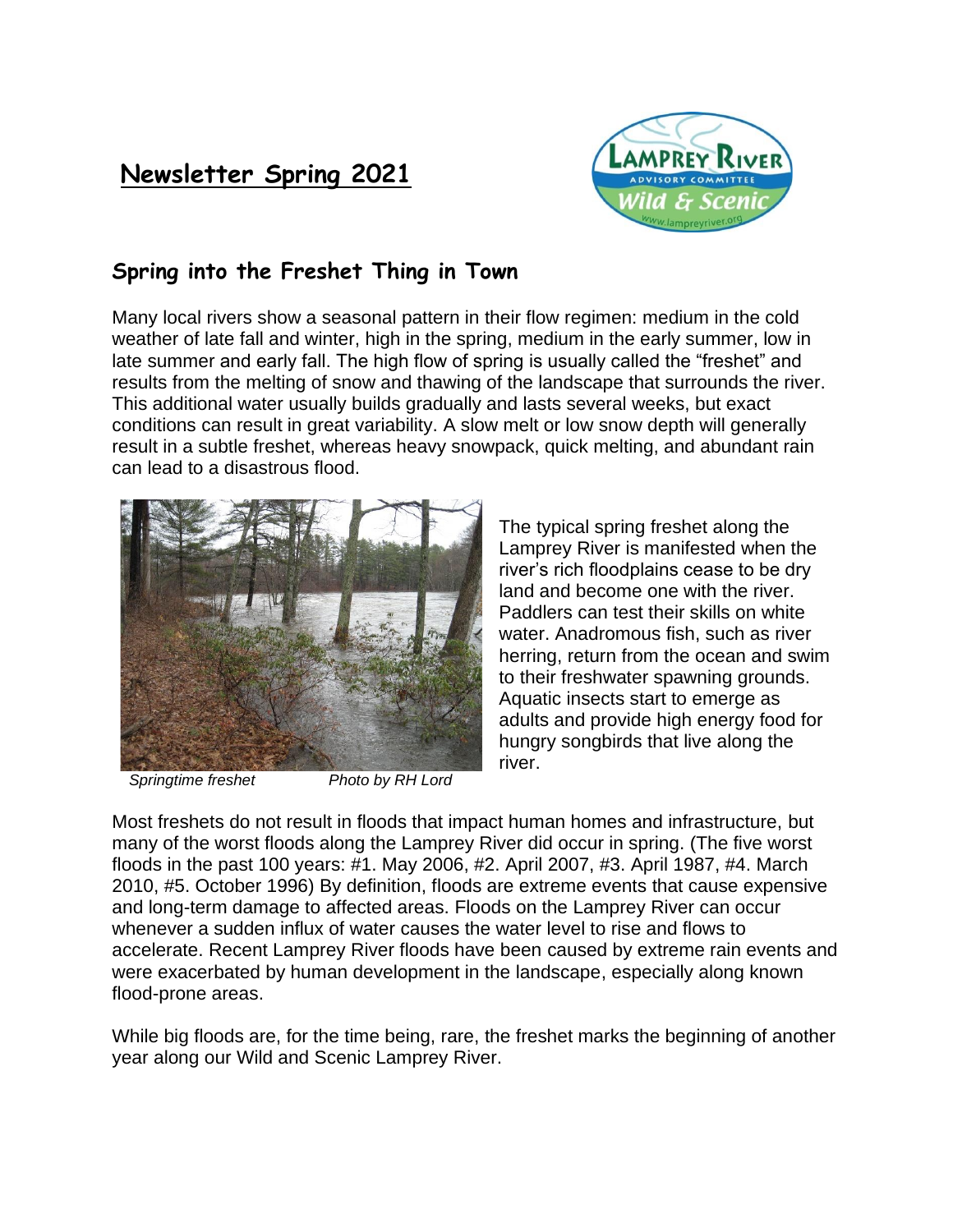## **Mayflies**

Mayflies, despite their name, hatch from early spring to fall, depending on the species. Almost all species of mayfly prefer clean, cold water, much like the fish that eat them, trout. Fly fishermen know that in order to catch a trout, the fly on the end of the line must match the dominant species hatching. In New Hampshire, researchers have documented 121 mayfly species. (Chandler, Donald S., et al. "The Mayflies (Ephemeroptera) of New Hampshire: Seasonality and Diversity of the Stream Fauna." *Transactions of the American Entomological Society*, vol. 132, no. 1/2, 2006, pp. 25–73.)



Life for mayflies begins when a female deposits her fertilized eggs on or in the water. After sinking to the bottom and hatching, the mayfly nymph feeds on tiny plants or decaying material underwater and grows in size, shedding its exoskeleton several times to accommodate its growth. When it reaches its final size as a nymph, it crawls out of the water and molts its exoskeleton to reveal a winged, adult form. Mayflies are unique aquatic insects in that they need to molt a second time as air-breathing adults, this time to transition from sexually immature to sexually mature. As sexually mature adults, mayflies have one job: mate. This in large part explains why mayflies belong the taxonomic order, *Ephemerata,* meaning short-lived. Their mouth parts are so weak that the mayflies cannot feed; their legs are so weak that they might not be able to support themselves on a solid surface. But short-lived does not mean that these creatures are rare; there have been instances when hatching mayflies have been so abundant that they were detected on Doppler radar. Motorists driving through these hatches might find their car fronts covered in smashed mayflies. In nature, a good hatch is an opportunity for mayflies to mate and for trout and song birds to catch a good meal.

#### **Mill Stones, Rediscovered**

During the early days of the COVID 19 shut-down, many people tried baking their own bread at home and stores quickly ran out of flour. Once upon a time, many towns in New England grew their own supply of wheat and corn.

Chances are good that you have seen grist mill stones and thought they were merely decorative landscaping features. Their function today is, in fact, mostly decorative, but in the early days of this country, these stones served an important function in most communities: grinding locally grown corn and other grains to feed people and livestock.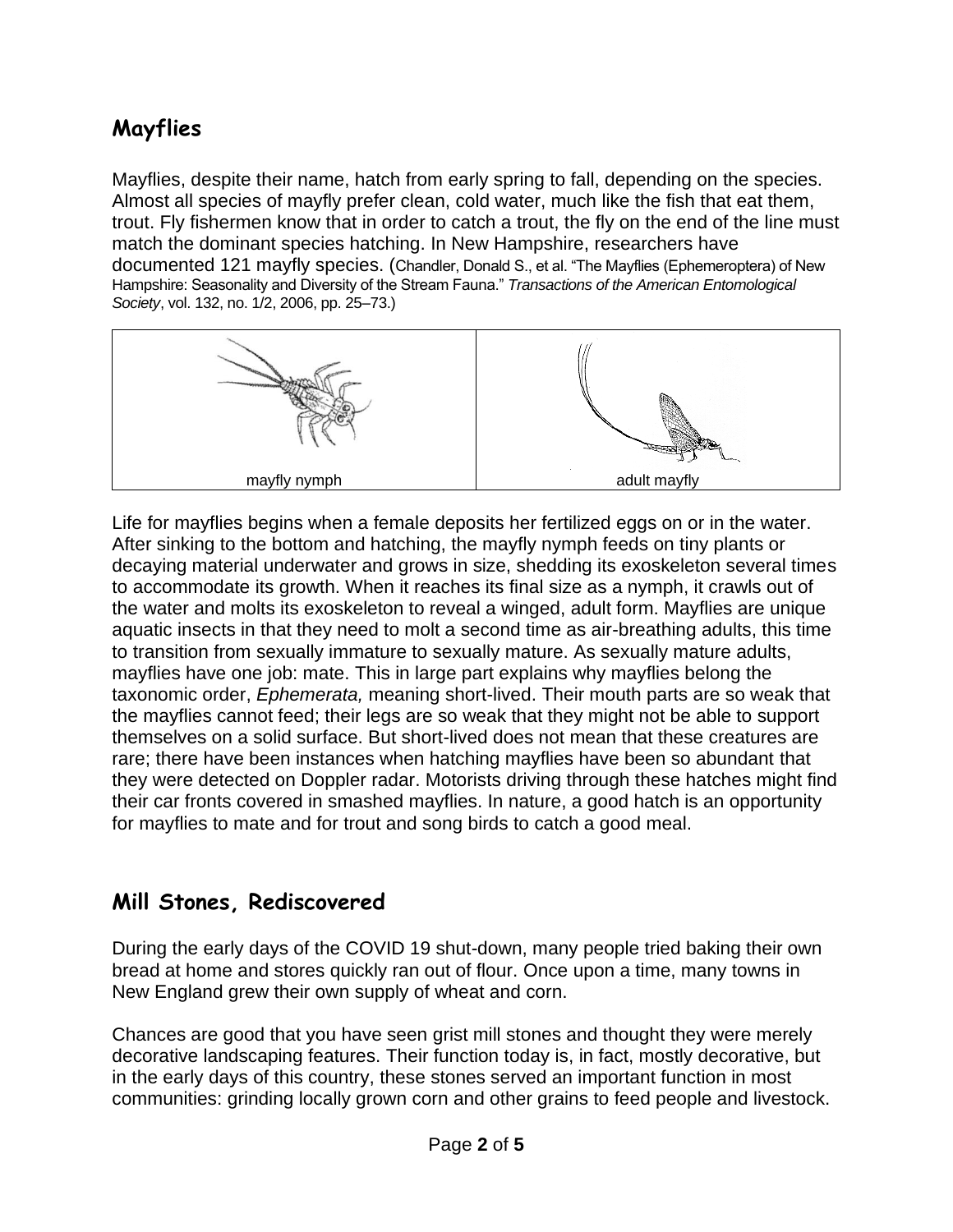

*Sample mill stones*

Mill stones, or more precisely, grist mill stones, had been in use for a long time throughout Europe and the technology was brought to America by colonists. These stones were used until steel grinding became more available in the late 1800s. The 4-5 feet-wide granite stones were part of an elaborate contraption that captured the flow of water from rivers to create mechanical energy. Millers (professional grinders) used gear ratios to modify how fast the wheels turned based on the flow of water. They would suspend the top milling stone just a hair above the stationary, bottom milling stone. Corn flour is highly flammable and millers had to keep a close eye on operations to prevent sparks. The term, "keeping one's nose to the grind stone" was more than just hard work; for millers, it was a matter of avoiding fire and staying in business.



*Map of historic mill sites in the Lamprey River watershed.*

Grist mills and sawmills were frequently located together to take advantage of water power. More than 100 mills once operated in the Lamprey River watershed. Most of these buildings have been lost to fires and floods, but a few survive as historic working museums. Along the Lamprey River, mill remains can be found at Mary Blair Park in Epping, Wadleigh Falls in Lee and Wiswall Dam in Durham.

# **(Hard of) Herring Aid, 2021**

Normally at this time of year, we invite you to join the LRAC and NH Fish and Game Department biologists to welcome river herring back to the Lamprey River. While the fish will be running free, gathering in large groups, and not wearing masks, we people still need to behave as we should in a pandemic. This year, we will do our best to bring the annual Herring Aid celebration to you virtually.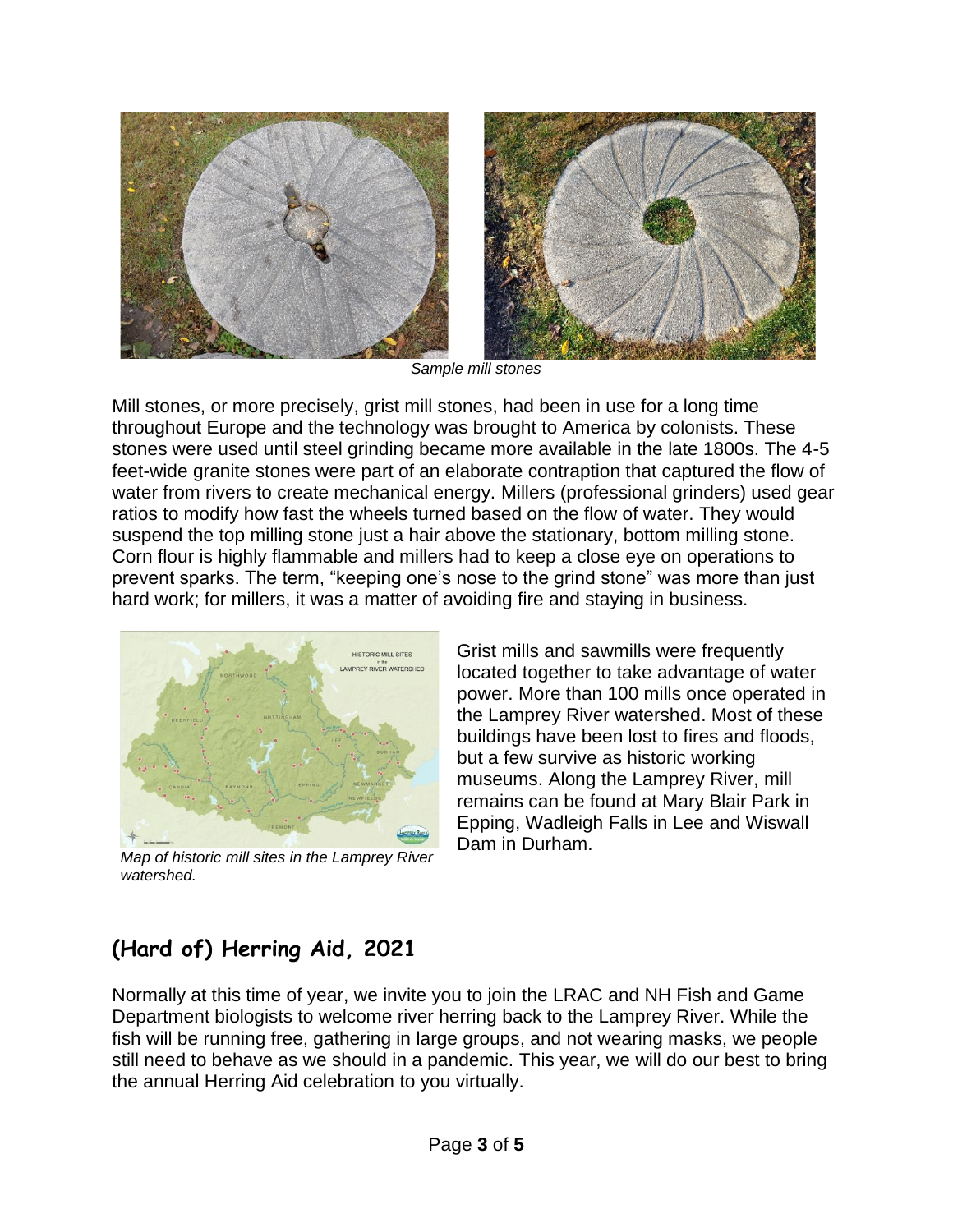

*alewife photo from dnr.maryland.gov*

River herring are comprised of two species: alewife and blueback herring. These two species are anadromous, meaning that they start their lives in freshwater, but then spend most of their time in the saltwater of the Atlantic Ocean. Unlike salmon which spawn once and die, river herring can spawn multiple times over several years. They return to rivers along the East Coast each spring to spawn. Or at least they try…

River herring once were common throughout the eastern seaboard. Due to dams, overfishing, and pollution, their numbers have plummeted. They are being considered for listing as federally endangered. Here on the Lamprey River and on the Cocheco River, alewives are doing relatively well due to fish ladders and active intervention by NH Fish and Game. The best alewife run in recent years was in 2016 with about 97,000 fish passing through Newmarket's Macallen Dam ladder. Historic runs in individual Maine rivers were once in the millions.

The Macallen Dam in Newmarket has a fish ladder that helps the fish get up and past the 20-foot high face of the dam. This fish ladder starts at the base of the dam and is very similar to a wheelchair ramp inside. Water flows down the ladder at a low slope and enables fish to swim up. Halfway up the vertical distance, the ladder turns back on itself for the second part of the ascent to the top of the dam. Inside the ladder are regularly spaced rest nooks where the fish can get out of the strongest flow before the next hard effort upward. This model is different from salmon fish ladders, where the salmon literally jump out of the water to reach the next step.

The Macallen Dam ladder is more successful with alewife. Blueback herring tend to reach the base of the dam, but don't swim into the ladder. They often lay their yellow/orange eggs at the base of the dam. If the amount of freshwater is good, the blueback herring eggs will often successfully hatch. If freshwater flow is not good, the eggs will not hatch, and the long migration to spawn will have been wasted.

Even for alewives, the fish ladder is not perfect. According to NH Fish and Game data, on average, only 35%-59% of the fish that start at the bottom of the Macallen Dam actually go up all the way. Many fish start to go up, but then turn around. During flood years, alewives often cannot overcome the force of the current and cannot reach the top.

The fish ladder also has another shortcoming: a scary exit. At the top of the fish ladder is a large concrete holding tank. This section has a hole leading to the impoundment behind the dam, but the fish often seem skittish to go through. Sometimes rain will spook them. Sometimes it seems as though they need a crowd to swim forward and very few fish are willing to go through alone. This hole cannot be made larger, is this is where the fish counting device is located and too many fish going through at once does not yield an accurate count. Enter the NH Fish and Game biologists! Every day during the river herring run in spring, these dedicated professionals and volunteers visit each of